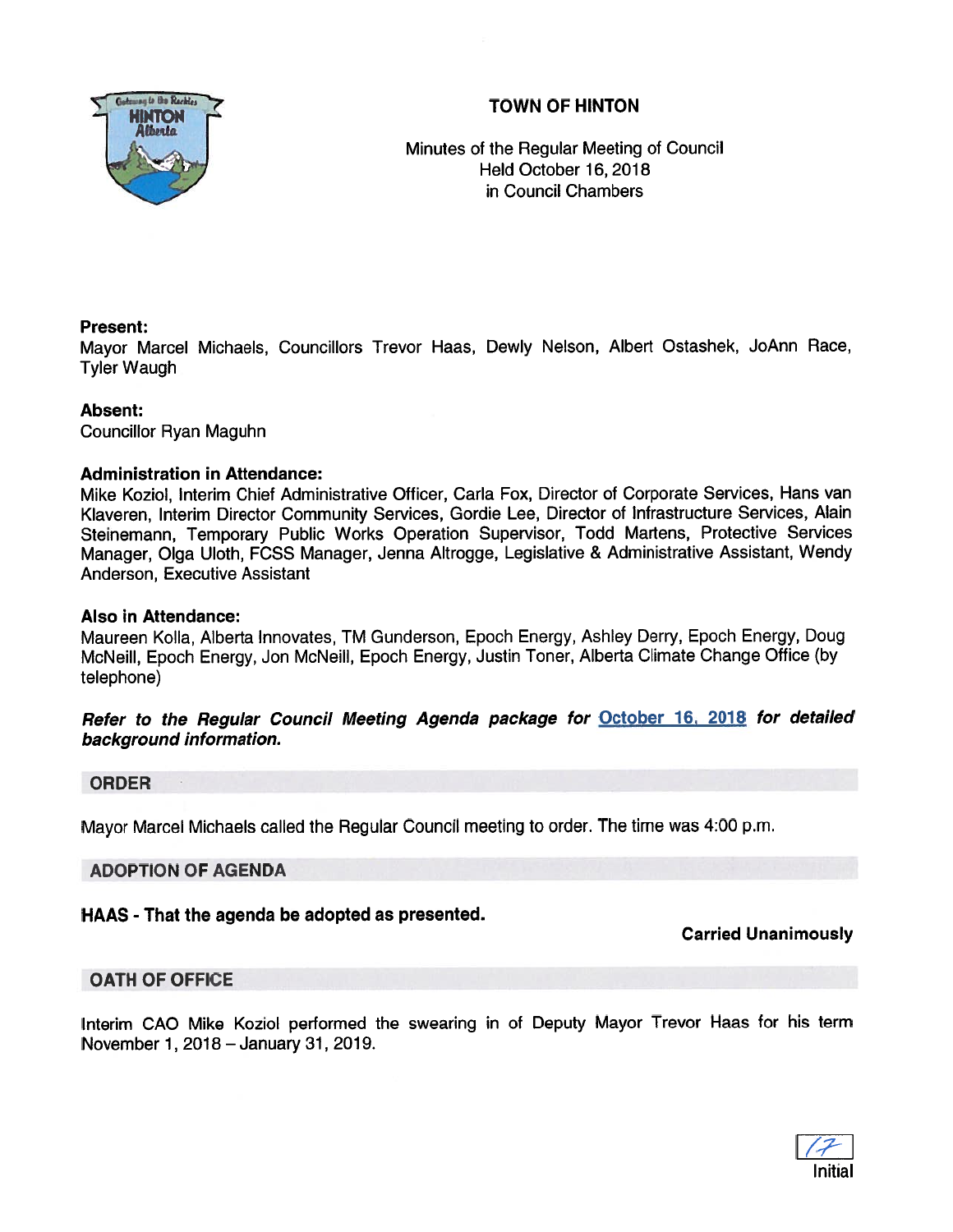## COUNCIL MINUTES FOR ADOPTION

- 1. Regular Meeting of Council Minutes September 18, 2018
- 2. Regular Meeting of Council Minutes October 2, 2018
- 3. Standing Committee of Council Minutes October 9, 2018

#### NELSON - That the Minutes listed above be approved as presented.

#### Carried Unanimously

## CITIZENS "MINUTE WITH COUNCIL"

Bill McDonald spoke to Council regarding the hydrology repor<sup>t</sup> for Hillcrest Mobile Homes and the FOIP reques<sup>t</sup> that he has filed. Mr. McDonald asked for an update from Administration. ICAO Koziol will follow up with Mr. McDonald and provide <sup>a</sup> response.

#### DELEGATIONS AND PRESENTATIONS

#### Friendly Visitor

Lisa Brett, Volunteer Centre Coordinator, provided Council with information on the Friendly Visitor Program. This program is about long-term friendships where participants decide what they will do together and the time commitment. FCSS checks in and evaluates the program.

#### Hello Hinton

Joan Melvin, Community Development Coordinator, provided Council with information on the Hello Hinton Program which welcomes newcomers to Hinton and provides information on all services and supports provided by FCSS. They are currently trying to ge<sup>t</sup> the word out on this new program to newcomers to town. FCSS provides service to all people all the time; they want people to feel supported.

#### Hinton Connects

Lisa Brett and Joan Melvin provided Council with information on the Hinton Connects Team (formally known as the Co-Team) and the services they provide to non-profit organizations. More information is available on the Town of Hinton website which includes <sup>a</sup> blog and learning lessons. Hinton Connects maintains <sup>a</sup> database of all non-profit organizations.

#### ACTION ITEMS

1. Award of Tender for 2018 —3.0 Cubic Yard 4 Wheel Drive Rubber Tire Loader

Additional information regarding tenders received was provided to Council prior to the meeting and is included in the minutes as Attachment 1.

#### NELSON -That tender is awarded to Brandt Tractor for the 3.0 cubic yard four-wheel drive rubber tire loader in the amount of \$239,295.

Carried Unanimously

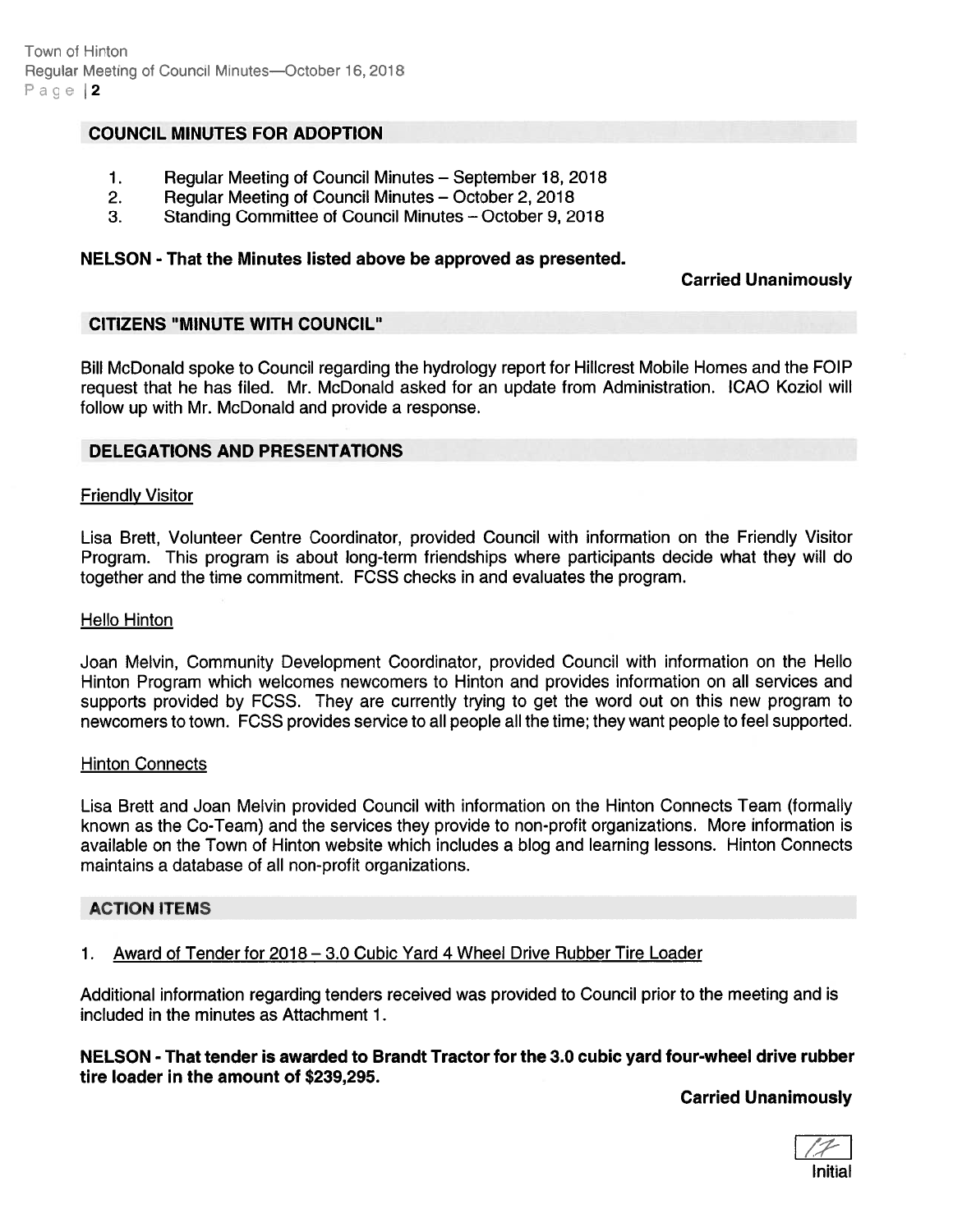Town of Hinton Regular Meeting of Council Minutes-October 16, 2018 Page | 3

HAAS - That Council approves the purchase of snow blade in the amount \$20,600.

Carried Unanimously

## 2. Public Transit System Review

OSTASHEK - That Council adopts <sup>a</sup> Limited-service vision and mission statement and maintains the services and operation as currently provided, with wording as follows:

- •A vision that "Hinton residents have basic choices for access and mobility" and;
- • A mission that "We provide <sup>a</sup> limited public transit system that meets the minimum needs for mobility by servicing key areas during limited hours and is accessible, welcoming, reliable, safe and secure."

Carried Unanimously

OSTASHEK - That Council direct Administration to bring <sup>a</sup> repor<sup>t</sup> to Council before the end of the second quarter of 2019 with <sup>a</sup> Request for Decision that includes implementation of recommendations in the repor<sup>t</sup> as directed.

Carried Unanimously

#### 3. Hinton Youth Advisory Council

NELSON - That Section 4.2 the term "Hinton" be replaced with "the Hinton Community". Carried Unanimously

OSTASHEK - That Council refer the bylaw to <sup>a</sup> Standing Committee meeting for further deliberation.

Carried Unanimously

0. Uloth left the meeting at 5:05 p.m.

## 4. Fortis Alberta Municipal Franchise Fee for 2019

HAAS - That Council increase the Hinton municipal franchise fee rider applied to all FortisAlberta distribution tariffs, except riders and rebates, to 12.70%.

> Carried 4-2 For: Haas, Waugh, Nelson, Race Against: Ostashek, Michaels

#### 5. Notice of Motion

NELSON - That all action and spending in regard to the new Recreation Centre development be postponed until the time at which we have <sup>a</sup> permanen<sup>t</sup> CAO or it is determined by Council that we have the capacity within the organization to suppor<sup>t</sup> the development of this project.

> Defeated 1-5 For: Nelson Against: Haas, Waugh, Michaels, Ostashek, Race

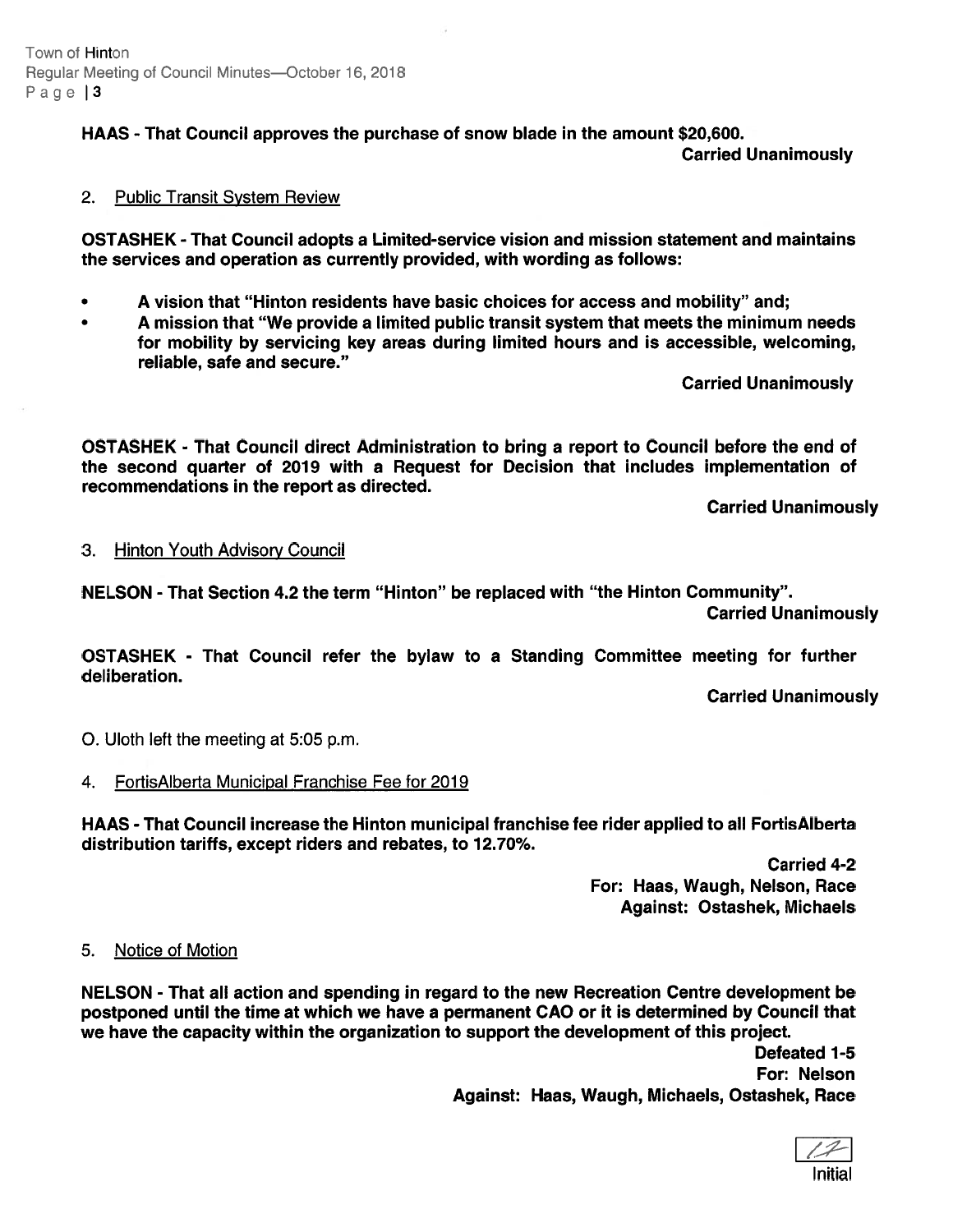#### INFORMATION ITEMS

1. Council Information Packages #1 and #2 for October 16, 2018

## OSTASHEK -That Council Information Packages #1 and #2 for October 16, <sup>2018</sup> be accepted for information.

## Carried Unanimously

## REPORTS FROM MAYOR, COUNCIL, CHIEF ADMINISTRATIVE OFFICER

#### 1. Council Updates (Traininq, Conferences, Committees, Community Events)

Councillors reported on the various committees, meetings, and activities they attended since the last Regular Council meeting and what they <sup>p</sup>lan on attending in the coming weeks.

#### 2. Interim Chief Administrative Officer Report

Mike Koziol, Interim Chief Administrative Officer, provided an update on administrative matters.

#### 3. Administrative Inquiries

There were no Administrative Inquiries.

## NOTICES OF MOTION

Council did not presen<sup>t</sup> any Notices of Motion.

#### IN CAMERA

## OSTASHEK - That the Regular Meeting of Council move In Camera.

## Carried Unanimously

The time was 5:57 p.m. H. van Kiaveren, T. Martens, A. Steinemann, left the meeting.

C. Fox, G. Lee, M. Kolla, TM Gunderson, A. Derry, D. McNeiII, J. McNeill, J.Tonerleft the meeting at 7:17 p.m.

#### NELSON - That the Regular Meeting of Council move out of In Camera.

Carried Unanimously

The time was 7:58 p.m.

NELSON - That Council direct Administration to revise the Boards and Committees Bylaw #1070- <sup>3</sup> pertaining to membership term and radius of residence.

Carried Unanimously

WAUGH - That Council direct Administration to revise the Grant Funding Advisory Committee Bylaw #1085-2 length of membership.

Carried Unanimously

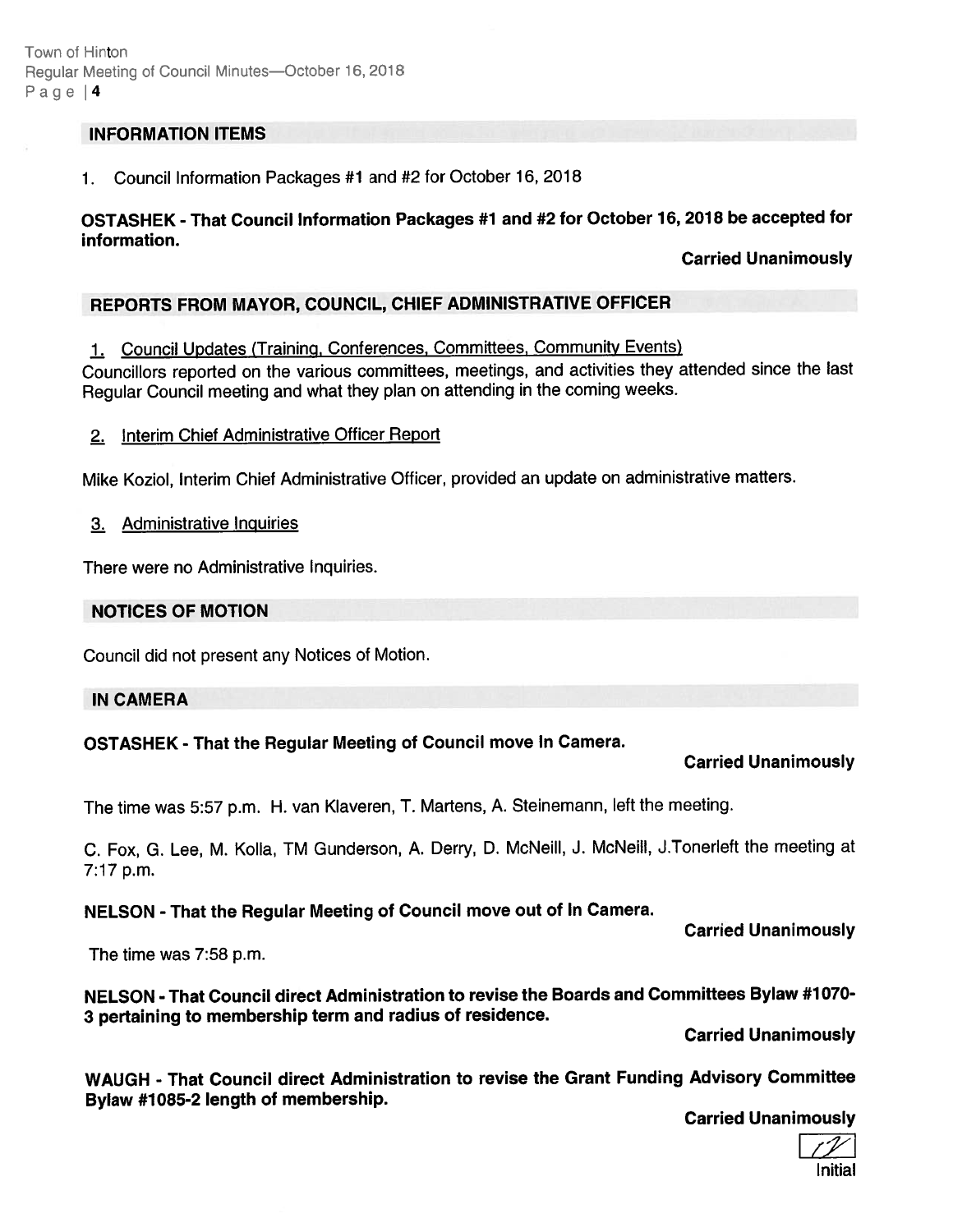Town of Hinton Regular Meeting of Council Minutes-October 16, 2018 Page | 5

## ADJOURNMENT

OSTASHEK - That the Regular Meeting of Council adjourn.

The time was 7:59 p.m.

Carried Unanimously

Mayor

Director of Corporate Services

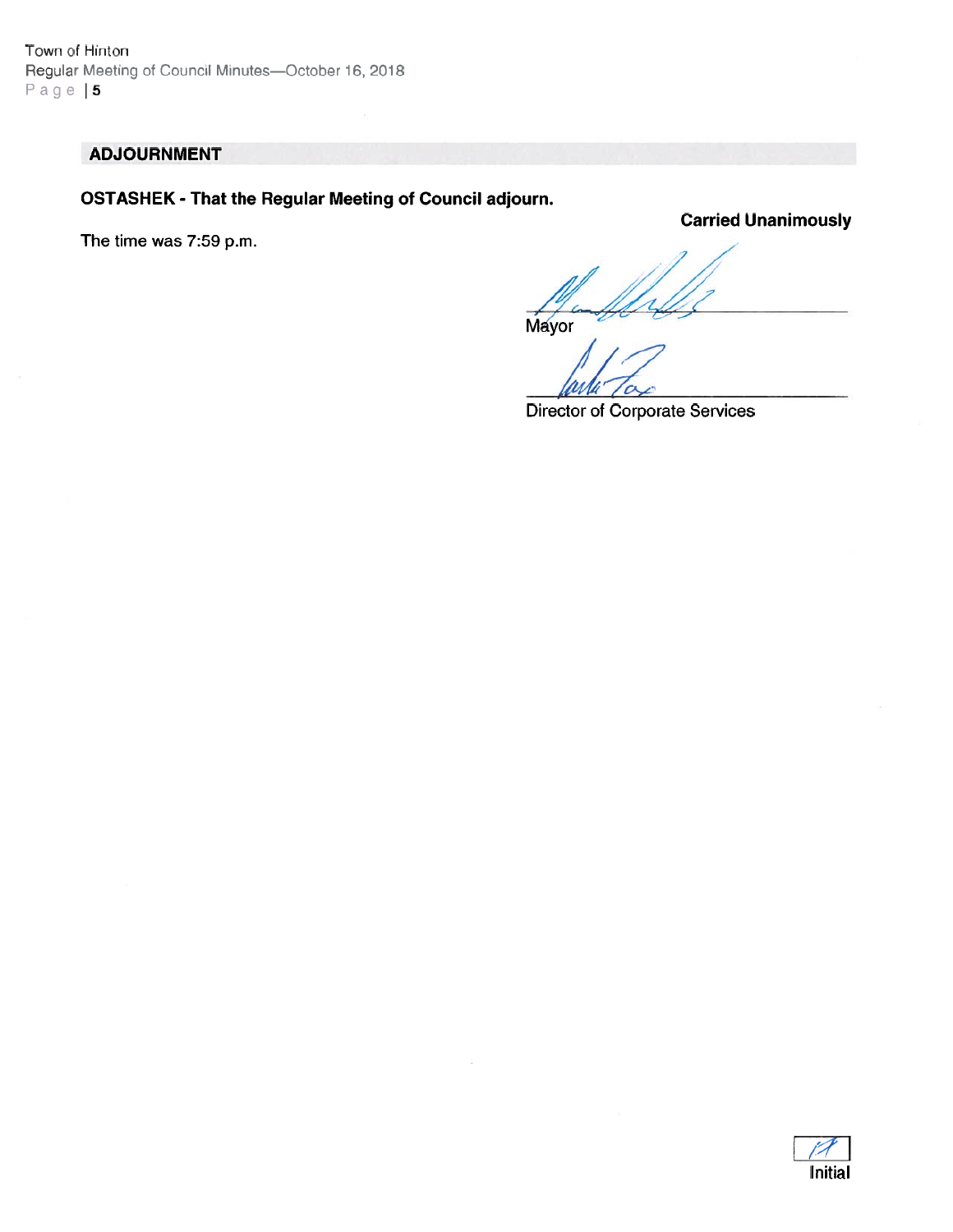# INFORMATION PER TENDER SUBMISSIONS

Provided to Council as <sup>a</sup> handout October 16, 2018

The following five (5) qualified respondents were selected from the Tender process:

- SMS Equipment (Komatsu)
- Finning (Cat)
- Lift Boss (JCB)
- Brandt Tractor (John Deere)
- Strongco (Volvo)

Below is <sup>a</sup> quick summary of the equipment and quotes presented to the Town of Hinton.

#### SUPPLIER: SMS (Komatsu)- \$242,291.00 Tier4

- <sup>&</sup>gt; Value Comments Bucket was not included in the tender price, so add \$9,750.00
- > Horse power was low to Specs.
- Quick attach had no price to equip on loader to attach to our Equipment.
- $\triangleright$  Total price was \$252,041.00

#### **SUPPLIER: Finning (Cat) - \$276,167.65 Tier 4**

<sup>&</sup>gt; Value Comments Price too high. (CAT)

#### SUPPLIER: Lift Boss (JCB) - \$241,945.00 Tier 4

- <sup>&</sup>gt; Value Comments No Tech in area for Service, would have to go to Edmonton for Service or pay for tech to come to Hinton.
- <sup>&</sup>gt; Extended Warranty included. 90-120 Days (or longer)

#### SUPPLIER: Brandt Tractor (John Deere) \$239,295.00 Tier 3

- <sup>&</sup>gt; Value Comments Bucket Price Included,
- <sup>&</sup>gt; 2-4 weeks Delivery
- $\triangleright$  Matches to our existing Equipment.
- > Tech in area for Service calls.
- <sup>&</sup>gt; Extended warranty included. (John Deere)

#### SUPPLIER: Brandt Tractor (John Deere) \$247,170.00 Tier 4

- Value Comments 6 months Delivery time. (Too Long!)
- $\triangleright$  Tech in are for Service calls.
- $\triangleright$  Extended warranty included.

#### SUPPLIER: Strongco (Volvo) \$227,343.78 Tier 4

- <sup>&</sup>gt; Value Comments, Bucket price not included in quote. Add \$8,564.44
- $\geq$  60-90 days delivery (too long)
- $\triangleright$  Extended warranty included.
- Total cost \$235,908.22
- Operators not familiar with machine and no History of dealing on service or parts.